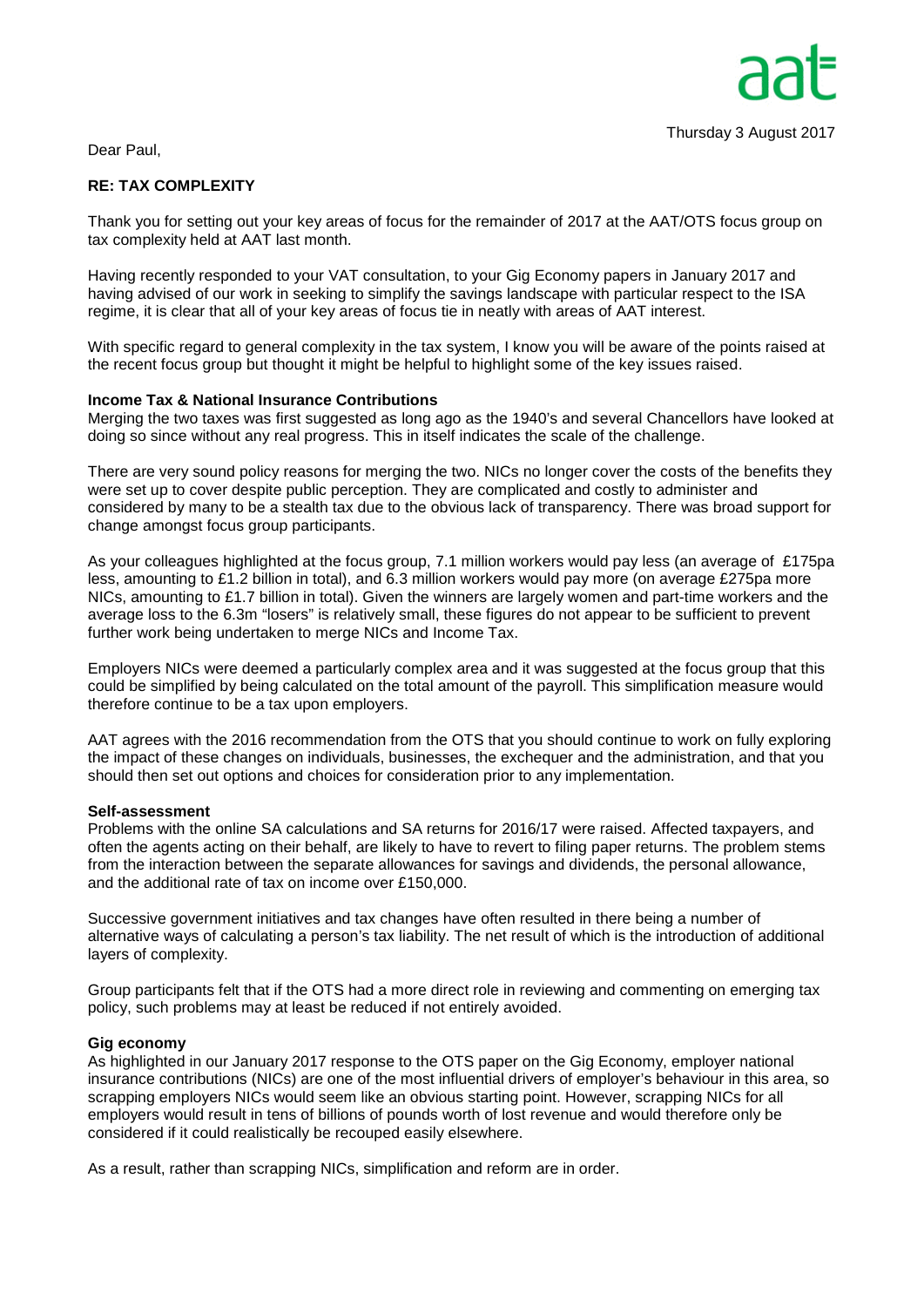Lower tax receipts, especially via employer NICs, is an inevitable consequence of an unreformed gig economy. Billions of pounds are currently being legitimately avoided in NIC contributions and income tax with more being evaded in other areas e.g. overseas sellers evading VAT. This has to stop if the tax base is to be maintained and if a sense of fairness in business is to be restored. The proposed Taylor reforms do not adequately address this situation.

A further point of interest raised by several present at the focus group was the inherent unfairness and builtin risk of avoidance/error/difficulties in tax payment, brought about by the fact the self-employed will often pay no tax until 12-18 months after the event, unlike the employed who have their tax taken automatically on a weekly or monthly basis via PAYE.

## **CIS**

The group considered that Construction Industry Scheme (CIS) information submitted through Real Time Information (RTI) should be visible on the Tax Accounts of sub-contractors.

If this recommendation was adopted it would have the following positive outcomes:

- A drop in main-contractor non-compliance as a result of sub-contractors being able to see whether details of the payments made to them and the tax withheld have been reported to HMRC at the correct time.
- The ability for sub-contractors to request in-year repayments in limited circumstances

## **Incorporation**

Previous discussion papers from the OTS have suggested the most common reason for small companies to incorporate was for limited liability rather than tax reasons. Those present found this did not reflect their experience, with most wanting to incorporate for tax reasons. It was acknowledged that whilst there was a very simplistic understanding that there may be tax advantages, most clients were unaware of the associated costs and the administrative burden or the fact that these could in many cases wipe out or at least seriously impede any tax savings. The benefits of limited liability were also often unknown until explained by an accountant/agent.

Furthermore, focus group participants highlighted that many of their clients do express concerns about the obligations imposed by becoming a company director and others suggested that information being made publicly available via Companies House sometimes discouraged incorporation too.

AAT and the OTS held a focus group on SEPA and Lookthrough in 2016.

There was no support for Lookthrough because it was likely to negatively affect cash flow; would disadvantage higher rate taxpayers; would discourage entrepreneurs; would be very difficult to advise on in practice and would be *"…a complication, not a simplification*".

The focus group had mixed views on SEPA.

On one hand, it was considered to be a simplification as there would be no need to form a limited company or to undertake the onerous tax and statutory compliance work associated with the operation of one.

On the other, introducing another form of entity was seen as adding complexity rather than simplifying matters (although it was suggested that the ordinary sole trader regime could be replaced with SEPA as there would seem little reason not to go for SEPA if available and by doing this it could more robustly be argued that introduction would be a simplification).

It is also worthy of note that two issues were prominent in the SEPA discussions.

Firstly, whether or not suitable insurance products would be a simpler approach to dealing with this perceived problem - in many cases it was suggested this would be a more appropriate remedy, and secondly, the potential impact on the availability of credit owing to fear among lenders that they would not get their money back if unable to place a charge on the individuals property – this was deemed uncertain. The OTS assurance that the matter was being discussed with the BBA was considered to be helpful and their views would be very interesting to note.

It was not clear to the group whether or not a new form of business vehicle would encourage entrepreneurialism in reality.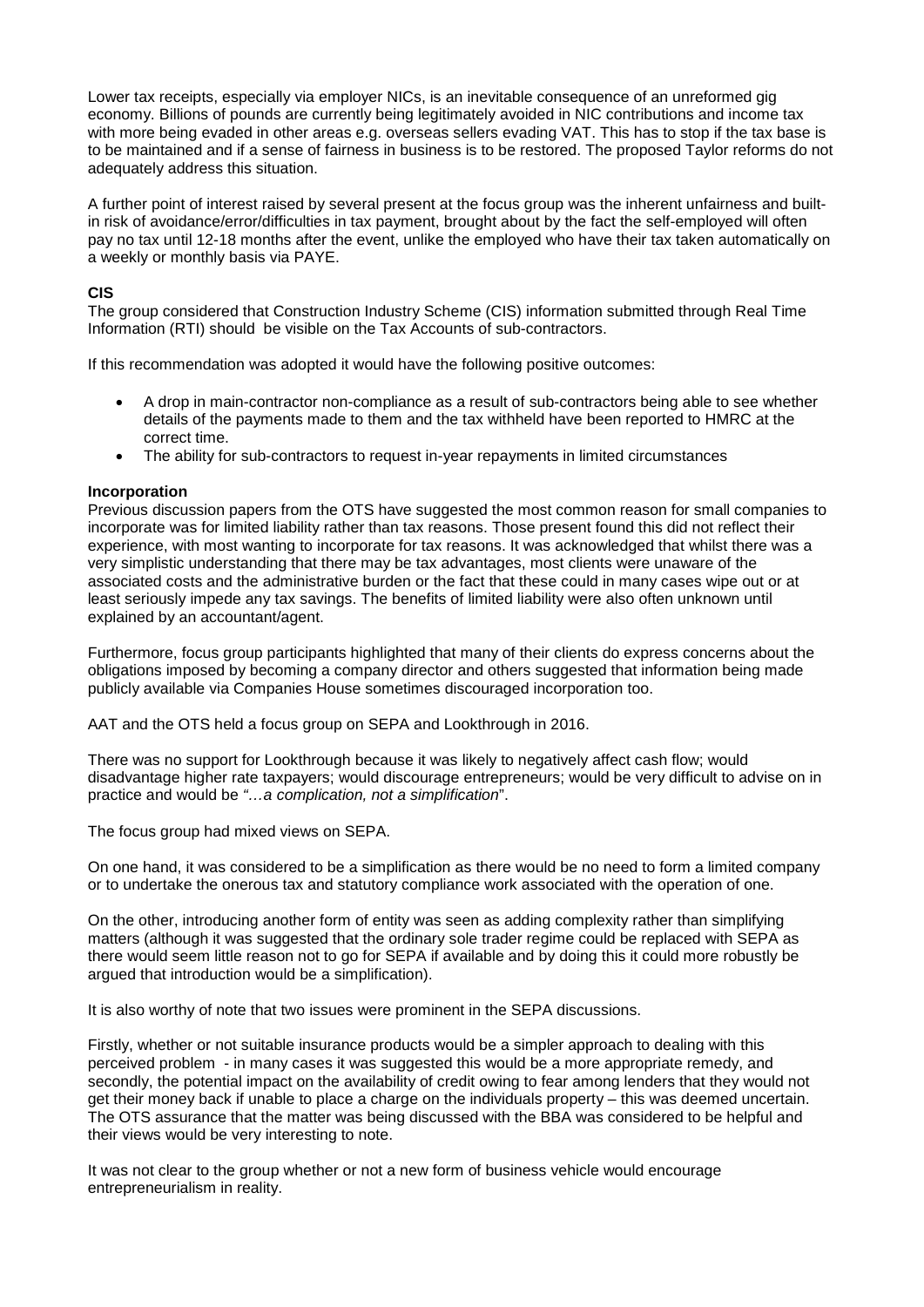So, whilst there is undeniably interest in the idea of protecting business owners main assets i.e. their principle private residences, there is not widespread support for the wholesale change necessary to effect this. The benefits do not appear to outweigh the risks and likewise this does not convincingly meet the stated objective of simplification.

All were agreed that dealing with a single flat rate of corporation tax (currently 19%) was seen to be simpler for most micro-companies than dealing with employees who could be paying 20%, 40% or 45% tax. Especially when coupled with varying NIC rates.

It was also highlighted that calculating corporation tax liabilities was incredibly simple. Particularly, when it is undertaken as part of the year-end statutory accounts production, by practice-software.

#### **Disincorporation tax relief**

Take-up of Disincorporation Relief is minimal and it is therefore right to question whether or not is it worth retaining.

Focus group participants suggested that the primary reason for a low take-up was a lack of awareness of the relief. This may in part be explained by the fact it has only been available since 2013 or because there are less cumbersome alternatives. AAT is currently exploring the issue further with a view to providing a more detailed response to the recently published OTS review on the subject.

## **Minimum level for incorporation**

Many of those present at the focus group suggested that imposing a minimum level of activity for incorporation would act as a barrier to entrepreneurialism.

Some entrepreneurs may not fully appreciate the advantages or disadvantages of incorporation but improving this situation requires information, advice and guidance rather than the imposition of a barrier that discourages incorporation.

#### **Same bank account for personal and business transactions**

The use of separate bank accounts for business and personal transactions was considered useful for the purposes of record keeping, tax, avoiding confusion and increasing professionalism.

However, it was noted that there is no legal requirement for a sole trader or a partnership to operate using a business bank account. Although, many banks insist on it and will close personal accounts being used for business purposes.

The fact that a company is a separate legal entity to its shareholders imposes a strict requirement for a limited company to hold bank accounts in its own name.

It was also noted that where a personal account is used on behalf of a company it could prove problematical in the event of insolvency.

Furthermore, considerations including anti-money laundering regulations among others, mean that those contracting with a company will refuse to pay funds into a personal bank account.

Focus group participants felt that technology is likely to make this apparent problem even less of an issue given cloud accounting products like Xero can tag individual transactions.

## **VAT**

The VAT threshold was briefly discussed.

There is considerable evidence to suggest small firms reduce output to fall under the threshold and this was reinforced by licensed accountants present at the focus group. As indicated in our VAT consultation response, this clearly has a damaging impact on the productivity of British companies as well as tax receipt implications for the exchequer.

More than a third of AAT members (36%) who responded to the *AAT 2017 VAT Survey* would like to see the VAT threshold substantially increased to £500,000 as in Singapore.

Some of those present expressed support for such an increase whilst others were sceptical.